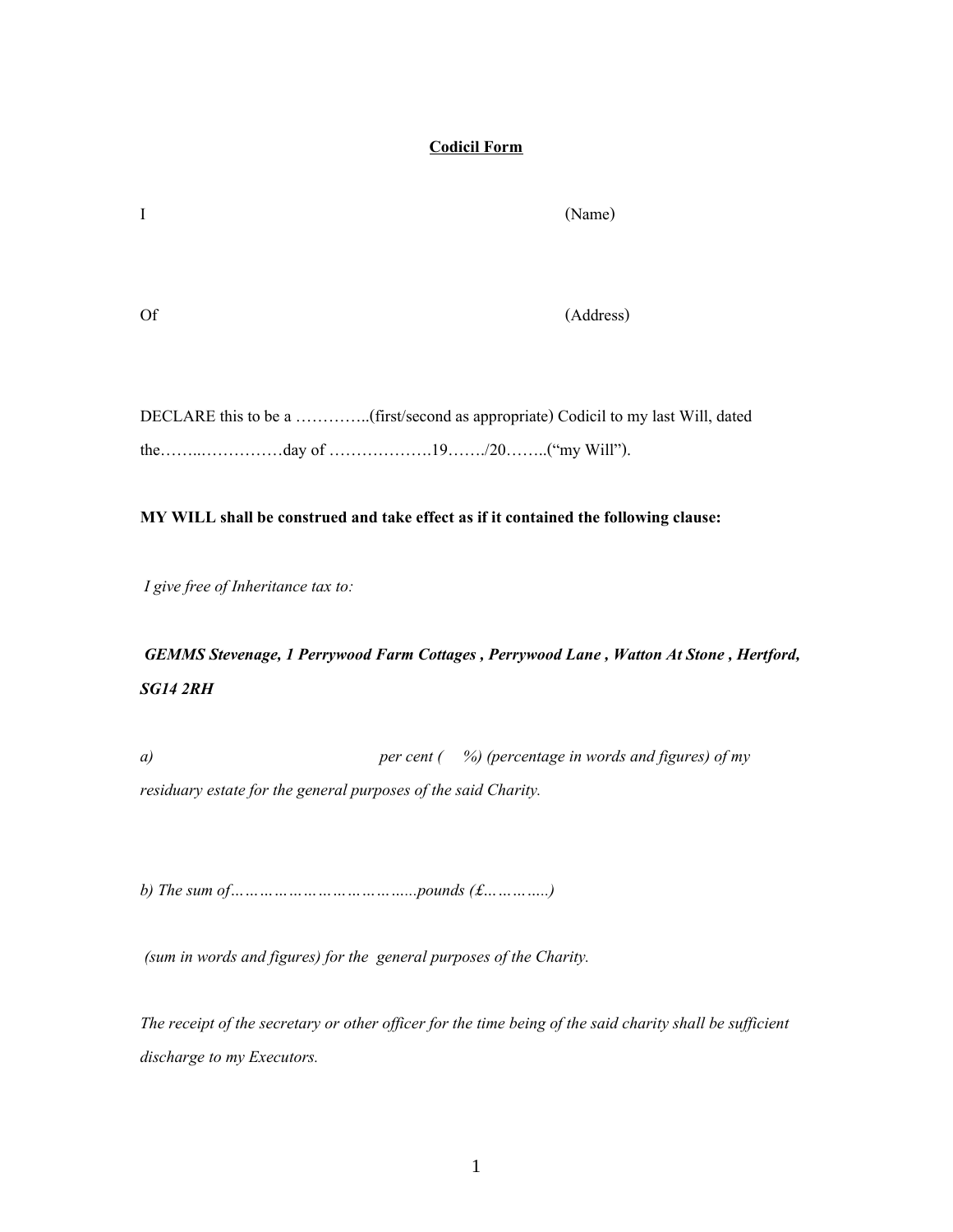| (and Codicil dated) (date of Codicil) |
|---------------------------------------|
|                                       |
|                                       |
|                                       |
|                                       |
| (Name)                                |
|                                       |
| (Signature of testator)               |
|                                       |
|                                       |

And by us jointly attested and subscribed in his/her presence.